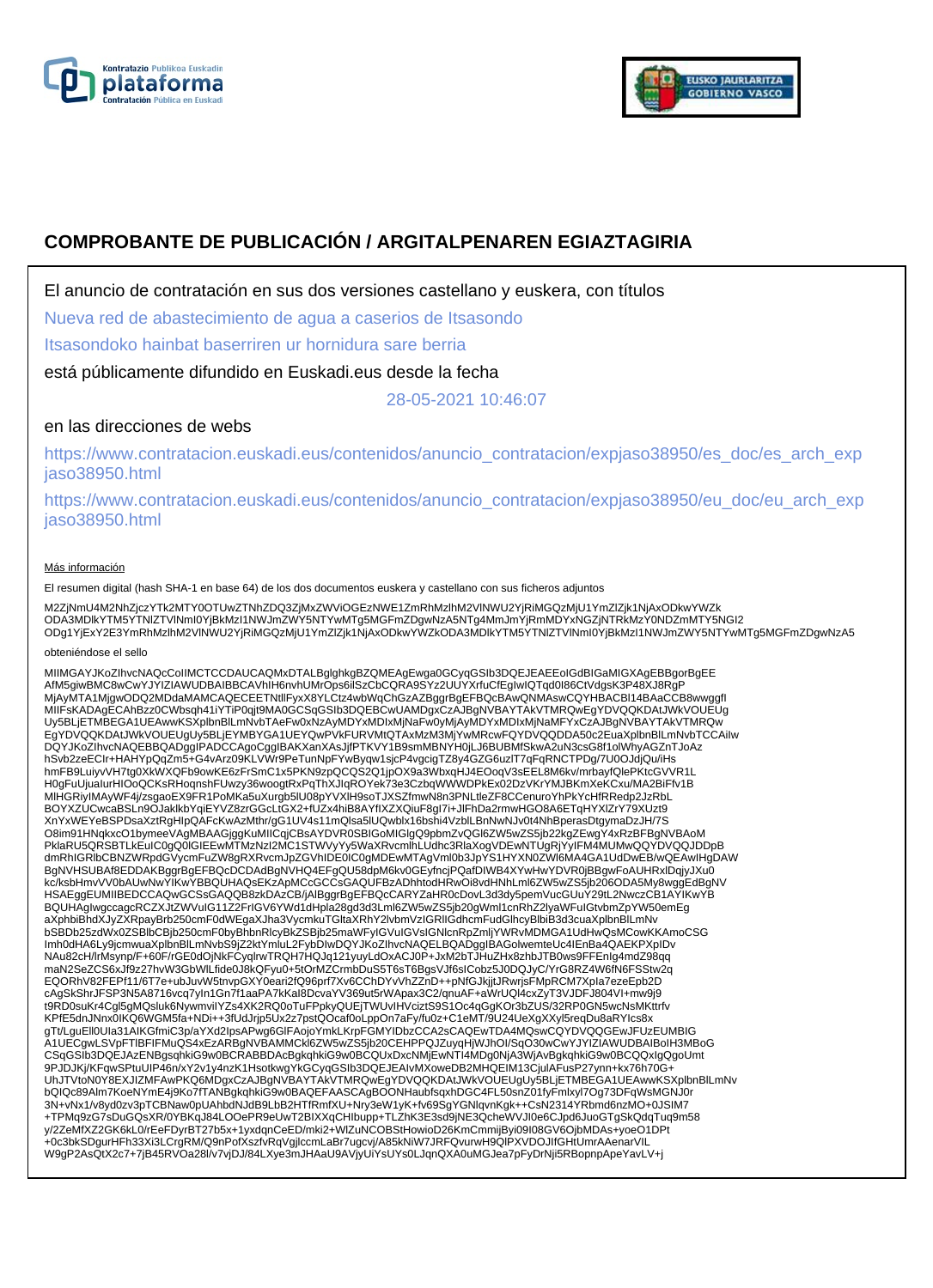



fHgRUgXInFtwJHcpmJGzD00Z4yQ9TGr3w+2aVc39GirFmBZAG34aBVKLoBANkt8BLvBuoS4XDrihn6tsMGX3Skkwx7AqN5cwIFbk erJyS1WGGBf0MDsT5rLlgIucG05rbHzt/w==

### Kontratuaren iragarkia, gaztelaniaz eta eskaraz, izenburuekin

Nueva red de abastecimiento de agua a caserios de Itsasondo

Itsasondoko hainbat baserriren ur hornidura sare berria

Euskadi.eus webgunean argitaratzen da data honetatik

2021-05-28 10:46:07

### web hauen helbideetan

https://www.contratacion.euskadi.eus/contenidos/anuncio\_contratacion/expjaso38950/es\_doc/es\_arch\_exp jaso38950.html

https://www.contratacion.euskadi.eus/contenidos/anuncio\_contratacion/expjaso38950/eu\_doc/eu\_arch\_exp jaso38950.html

#### Informazio gehiago

Bi dokumentuen (euskara eta gaztelania) laburpen digitala (hash SHA-1, 64 oinarriarekin), erantsitako fitxategiekin

M2ZjNmU4M2NhZjczYTk2MTY0OTUwZTNhZDQ3ZjMxZWViOGEzNWE1ZmRhMzlhM2VlNWU2YjRiMGQzMjU1YmZlZjk1NjAxODkwYWZk ODA3MDlkYTM5YTNIZTVINmI0YjBkMzI1NWJmZWY5NTYwMTg5MGFmZDgwNzA5NTg4MmJmYjRmMDYxNGZjNTRkMzY0NDZmMTY5NGI2<br>ODg1YjExY2E3YmRhMzlhM2VlNWU2YjRiMGQzMjU1YmZlZjk1NjAxODkwYWZkODA3MDlkYTM5YTNIZTVlNmI0YjBkMzI1NWJmZWY5NTYwMTg5MGFmZDgwNzA5

denboran digitalki zigilatu zuena

#### zigilua lortzen

MIIMGAYJKoZIhvcNAQcCoIIMCTCCDAUCAQMxDTALBglghkgBZQMEAgEwga0GCyqGSIb3DQEJEAEEoIGdBIGaMIGXAgEBBgorBgEE AfM5giwBMC8wCwYJYIZIAWUDBAIBBCAVhIH6nvhUMrOps6ilSzCbCQRA9SYz2UUYXrfuCfEgIwIQTqd0I86CtVdgsK3P48XJ8RgP MjAyMTA1MjgwODQ2MDdaMAMCAQECEETNtllFyxX8YLCtz4wbWqChGzAZBggrBgEFBQcBAwQNMAswCQYHBACBl14BAaCCB8wwggfI MIIFsKADAgECAhBzz0CWbsqh41iYTiP0qjt9MA0GCSqGSIb3DQEBCwUAMDgxCzAJBgNVBAYTAkVTMRQwEgYDVQQKDAtJWkVOUEUg Uy5BLjETMBEGA1UEAwwKSXplbnBlLmNvbTAeFw0xNzAyMDYxMDIxMjNaFw0yMjAyMDYxMDIxMjNaMFYxCzAJBgNVBAYTAkVTMRQw EgYDVQQKDAtJWkVOUEUgUy5BLjEYMBYGA1UEYQwPVkFURVMtQTAxMzM3MjYwMRcwFQYDVQQDDA50c2EuaXplbnBlLmNvbTCCAiIw<br>DQYJKoZIhvcNAQEBBQADggIPADCCAgoCggIBAKXanXAsJjfPTKVY1B9smMBNYH0jLJ6BUBMfSkwA2uN3csG8f1olWhyAGZnTJoAz hSvb2zeECIr+HAHYpQqZm5+G4vArz09KLVWr9PeTunNpFYwByqw1sjcP4vgcigTZ8y4GZG6uzlT7qFqRNCTPDg/7U0OJdjQu/iHs hmFB9LuiyvVH7tg0XkWXQFb9owKE6zFrSmC1x5PKN9zpQCQS2Q1jpOX9a3WbxqHJ4EOoqV3sEEL8M6kv/mrbayfQlePKtcGVVR1L H0gFuUjuaIurHIOoQCKsRHoqnshFUwzy36woogtRxPqThXJIqROYek73e3CzbqWWWDPkEx02DzVKrYMJBKmXeKCxu/MA2BiFfv1B MlHGRiyIMAyWF4j/zsgaoEX9FR1PoMKa5uXurgb5lU08pYVXlH9soTJXSZfmwN8n3PNLtleZF8CCenuroYhPkYcHfRRedp2JzRbL BOYXZUCwcaBSLn9OJaklkbYqiEYVZ8zrGGcLtGX2+fUZx4hiB8AYfIXZXQiuF8gI7i+JlFhDa2rmwHGO8A6ETqHYXlZrY79XUzt9 XnYxWEYeBSPDsaXztRgHIpQAFcKwAzMthr/gG1UV4s11mQlsa5lUQwblx16bshi4VzblLBnNwNJv0t4NhBperasDtgymaDzJH/7S O8im91HNqkxcO1bymeeVAgMBAAGjggKuMIICqjCBsAYDVR0SBIGoMIGIgQ9pbmZvQGI6ZW5wZS5jb22kgZEwgY4xRzBFBgNVBAoM<br>PklaRU5QRSBTLkEuIC0gQ0IGIEEwMTMzNzI2MC1STWVyYy5WaXRvcmlhLUdhc3RlaXogVDEwNTUgRjYyIFM4MUMwQQYDVQQJDDpB dmRhIGRlbCBNZWRpdGVycmFuZW8gRXRvcmJpZGVhIDE0IC0gMDEwMTAgVml0b3JpYS1HYXN0ZWl6MA4GA1UdDwEB/wQEAwIHgDAW BgNVHSUBAf8EDDAKBggrBgEFBQcDCDAdBgNVHQ4EFgQU58dpM6kv0GEyfncjPQafDIWB4XYwHwYDVR0jBBgwFoAUHRxlDqjyJXu0 kc/ksbHmvVV0bAUwNwYIKwYBBQUHAQsEKzApMCcGCCsGAQUFBzADhhtodHRwOi8vdHNhLml6ZW5wZS5jb206ODA5My8wggEdBgNV HSAEggEUMIIBEDCCAQwGCSsGAQQB8zkDAzCB/jAlBggrBgEFBQcCARYZaHR0cDovL3d3dy5pemVucGUuY29tL2NwczCB1AYIKwYB BQUHAgIwgccagcRCZXJtZWVuIG11Z2FrIGV6YWd1dHpla28gd3d3Lml6ZW5wZS5jb20gWml1cnRhZ2lyaWFuIGtvbmZpYW50emEg aXphbiBhdXJyZXRpayBrb250cmF0dWEgaXJha3VycmkuTGltaXRhY2lvbmVzIGRlIGdhcmFudGlhcyBlbiB3d3cuaXplbnBlLmNv bSBDb25zdWx0ZSBlbCBjb250cmF0byBhbnRlcyBkZSBjb25maWFyIGVuIGVsIGNlcnRpZmljYWRvMDMGA1UdHwQsMCowKKAmoCSG Imh0dHA6Ly9jcmwuaXplbnBlLmNvbS9jZ2ktYmluL2FybDIwDQYJKoZIhvcNAQELBQADggIBAGolwemteUc4IEnBa4QAEKPXpIDv NAu82cH/lrMsynp/F+60F/rGE0dOjNkFCyqlrwTRQH7HQJq121yuyLdOxACJ0P+JxM2bTJHuZHx8zhbJTB0ws9FFEnIg4mdZ98qq maN2SeZCS6xJf9z27hvW3GbWlLfide0J8kQFyu0+5tOrMZCrmbDuS5T6sT6BgsVJf6sICobz5J0DQJyC/YrG8RZ4W6fN6FSStw2q EQORhV82FEPf11/6T7e+ubJuvW5tnvpGXY0eari2fQ96prf7Xv6CChDYvVhZZnD++pNfGJkjjtJRwrjsFMpRCM7XpIa7ezeEpb2D cAgSkShrJFSP3N5A8716vcq7yIn1Gn7f1aaPA7kKaI8DcvaYV369ut5rWApax3C2/qnuAF+aWrUQl4cxZyT3VJDFJ804VI+mw9j9 t9RD0suKr4Cgl5gMQsluk6NywmviIYZs4XK2RQ0oTuFPpkyQUEjTWUvIHVciztS9S1Oc4qGgKOr3bZUS/32RP0GN5wcNsMKttrfv KPfE5dnJNnx0IKQ6WGM5fa+NDi++3fUdJrjp5Ux2z7pstQOcaf0oLppOn7aFy/fu0z+C1eMT/9U24UeXgXXyl5reqDu8aRYIcs8x gTt/LguEll0Ula31AIKGfmiC3p/aYXd2lpsAPwg6GlFAojoYmkLKrpFGMYIDbzCCA2sCAQEwTDA4MQswCQYDVQQGEwJFUzEUMBIG<br>A1UECgwLSVpFTIBFIFMuQS4xEzARBgNVBAMMCkl6ZW5wZS5jb20CEHPPQJZuyqHjWJhOI/SqO30wCwYJYIZIAWUDBAIBoIH3MBoG CSqGSIb3DQEJAzENBgsqhkiG9w0BCRABBDAcBgkqhkiG9w0BCQUxDxcNMjEwNTI4MDg0NjA3WjAvBgkqhkiG9w0BCQQxIgQgoUmt